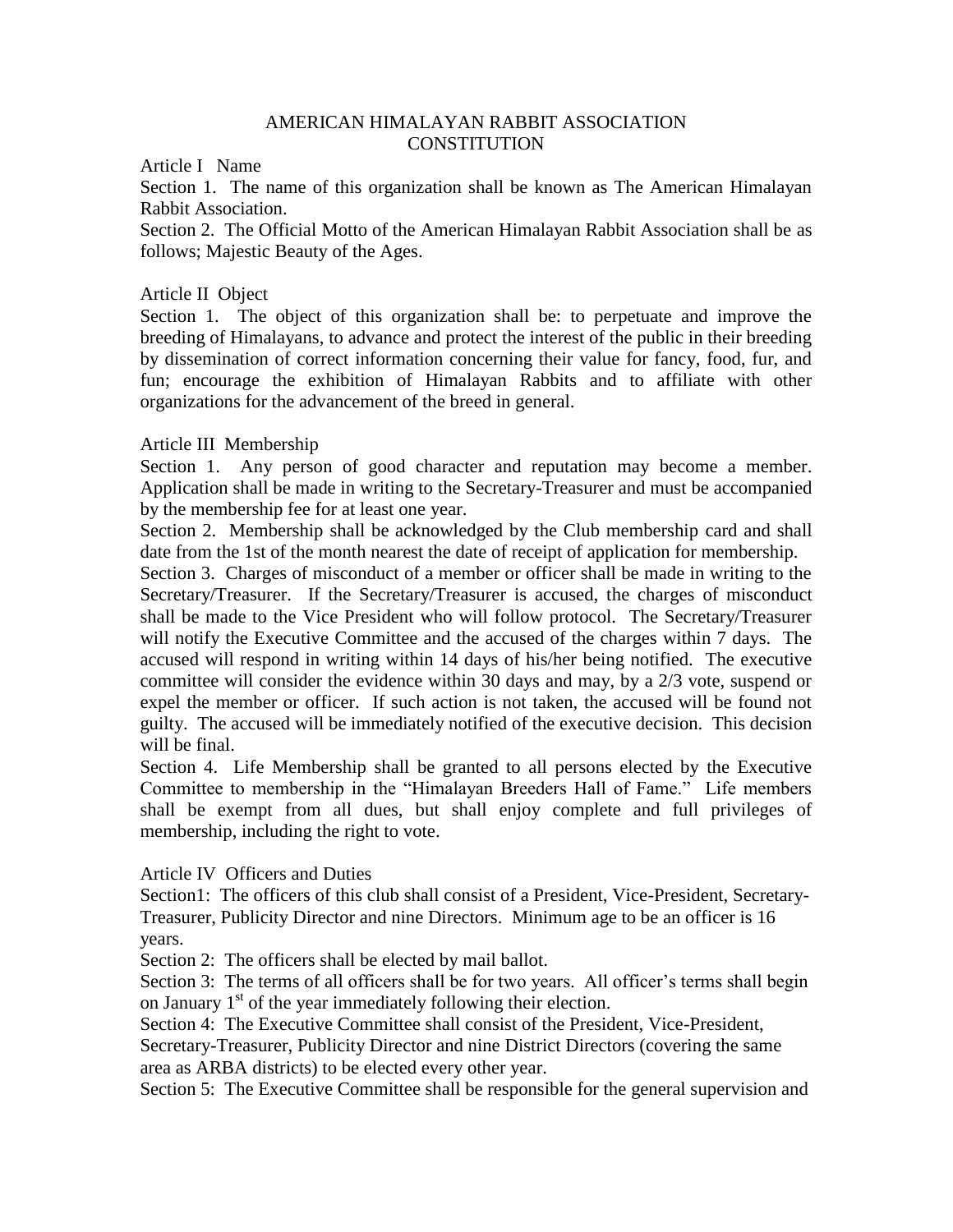conduct of the AHRA between meetings. It shall carry out the directions of the membership and act in its interest and on its behalf; shall authorize expenditures; shall devise ways and means to promote the object of the club: shall make rules and policies as it may deem necessary during the year for the good of the Association, providing such rules and policies are subject to review by the membership at its next meeting; shall see to the awarding of Sweepstakes, Convention, and other prizes; and shall perform such other duties as pertain to the office.

Section 6: Votes on all matters brought before the Executive Committee between meetings shall be done by written ballot, FAX or Internet, which shall be received, tabulated, and maintained on file for a time period of one year by the Secretary/Treasurer. The outcome of all executive Committee votes to be decided by a simple majority of the voting members. Copies of all internet communications to be made by the president and secretary.

Section 7: The President shall preside at all meeting of the Association; act as chairman of the executive Committee; appoint all committees and fill any vacancies, with the approval of the Executive Committee; bring to the Executive Committee any matters needing it attention; prepare an agenda for all meetings with input from the Executive Committee; call special meetings of the Association or of its Executive Committee, with notice at least 30 days prior to the holding of any such special meeting; and perform such other duties as pertain to the office.

Section 8: The Vice-President shall perform the duties of the President in his/her absence or in case of his/his inability to act. He or she shall also perform any duties assigned by the President.

Section 9: The Secretary/Treasurer shall, as Secretary, conduct the general correspondence of the Association; maintain records of the Association, including correspondence and membership rolls; shall issue show sanctions in accordance with the rules of the ARBA and the AHRA and maintain Sweepstakes records; send out notices of special meetings of the Association and/or it Executive Committee; and shall record and maintain minutes of all meetings. As Treasurer, he/she shall receive and maintain all funds; shall pay from the funds of the club such claims as are properly authorized and approved; shall maintain complete records of all income and expenses in an approved format; and be responsible for developing, securing and selling of supplies. The Secretary/Treasurer shall also notify a member of arrears in dues and if these are not paid in sixty days, the member shall be dropped and lose sweepstake standings. The Secretary/Treasurer may, with Executive Committee approval, delegate such duties as sweepstakes and supplies.

Section 10: The duties of the Publicity Director shall be to publish "The Himmie News" for members and friends and to promote the Himalayan Rabbit and AHRA by writing an submitting articles for publication; shall prepare and submit the AHRA report for "Domestic Rabbits" magazine. The Publicity Director, with Executive Committee approval, may delegate duties.

#### Article V-Amendments

Section 1: Proposed amendments to the Constitution shall be presented in writing to the Constitution and By-Laws committee and the resulting report sent to the Executive Committee for a vote with pros and cons noted. If approved by the Executive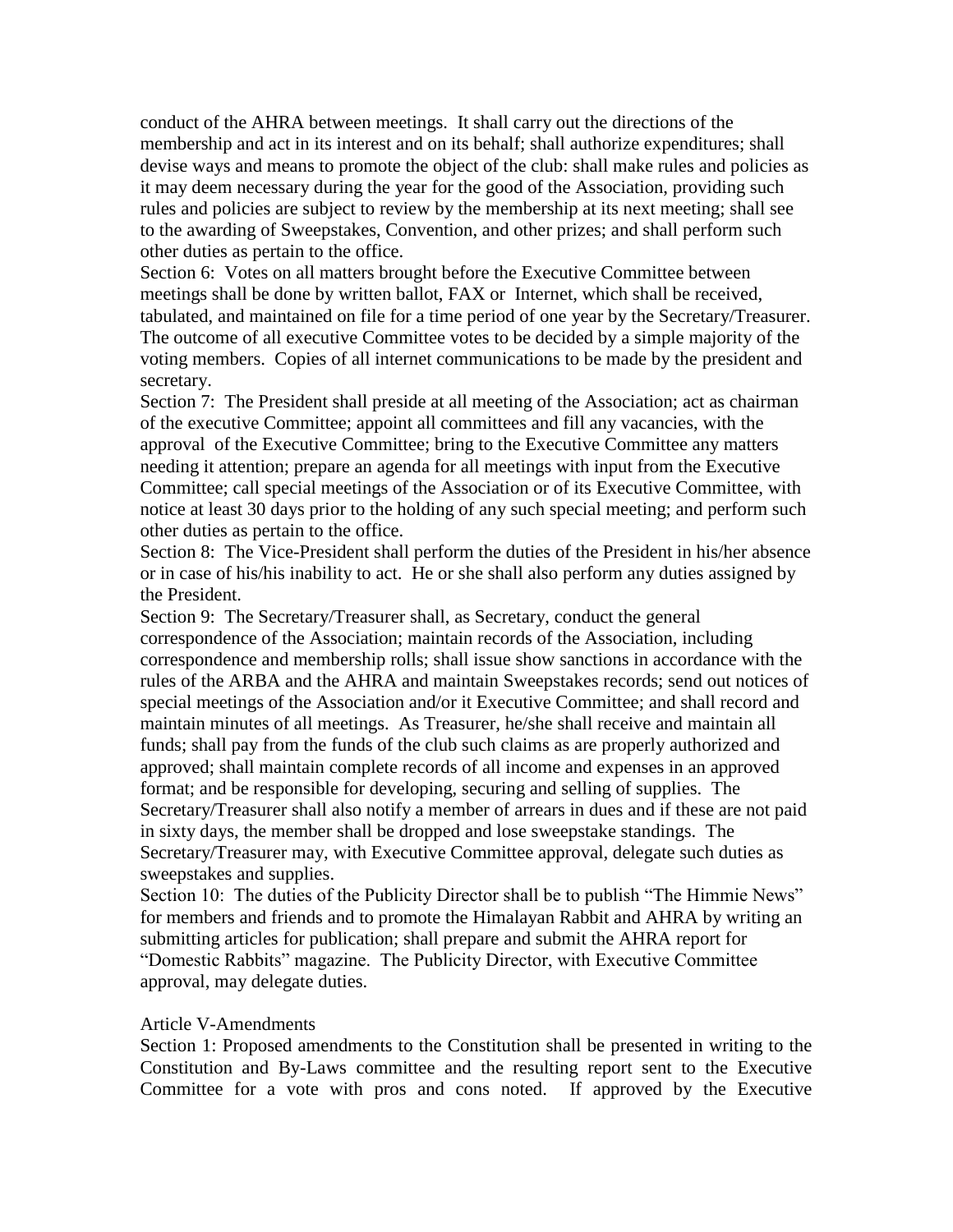Committee, the Constitution and By-Laws Committee for discussion with pros and cons noted shall bring to the floor at the general membership meeting. If endorsed by the members present it shall be sent to the Secretary/Treasurer to be presented to the general membership with listing of pros and cons noted, for a mail ballot vote. A two-thirds majority vote in favor shall be necessary for adoption. The Resolution Committee shall tabulate and publish the results of the general membership voting in the Himmie News.

### BY-LAWS

Article I. Rules of Order

Section 1. Robert's Rules of Order shall govern the parliamentary procedure of the Association, subject to any special rules that may be adopted.

Article II Procedure of Business

- 1. Roll Call
- 2. Reading or approval of minutes of previous meeting.
- 3. Report of the Executive Committee
- 4. Report of Secretary-Treasurer
- 5. Report of Committees
- 6. Reading of Communications
- 7. Unfinished Business
- 8. New Business
- 9. Discussions
- 10. Adjournment

# Article III ELECTION PROCEDURES

Section 1. An Election Committee of 3 members in good standing shall be appointed by the President. No member of this committee shall be a candidate for any other office in the AHRA. The Committee shall:

A. Receive letters of intent to run for office;

B. Make up numbered ballots listing all names of members intending to run for each office and mail said ballots to all members in good standing no later than September 15;

C. Receive and count ballots (to be postmarked no later than October 10th); the results shall be published in the November/December issue of "The Himmie News"; and

D. In case of tie, the Election Committee shall send a special ballot to all Executive Committee members for the purpose of breaking the tie; the Executive Committee must return these ballots within 3 days.

Section 2. Newly elected officers shall take office on January 1, following election.

Section 3. One member per family, adult or youth (minimum age 16 years), in good standing with the AHRA and the ARBA, may submit in writing to the Election Committee their intention to run for office in the AHRA. Letters of intent shall be postmarked by August 15th. Said letters of intent shall include:

- A. Candidate's name, address
- B. Office he or she is seeking (one office only); and
- C. Short paragraph about himself or herself.

Section 4. If no letters of intent are received for an office, the Election Committee only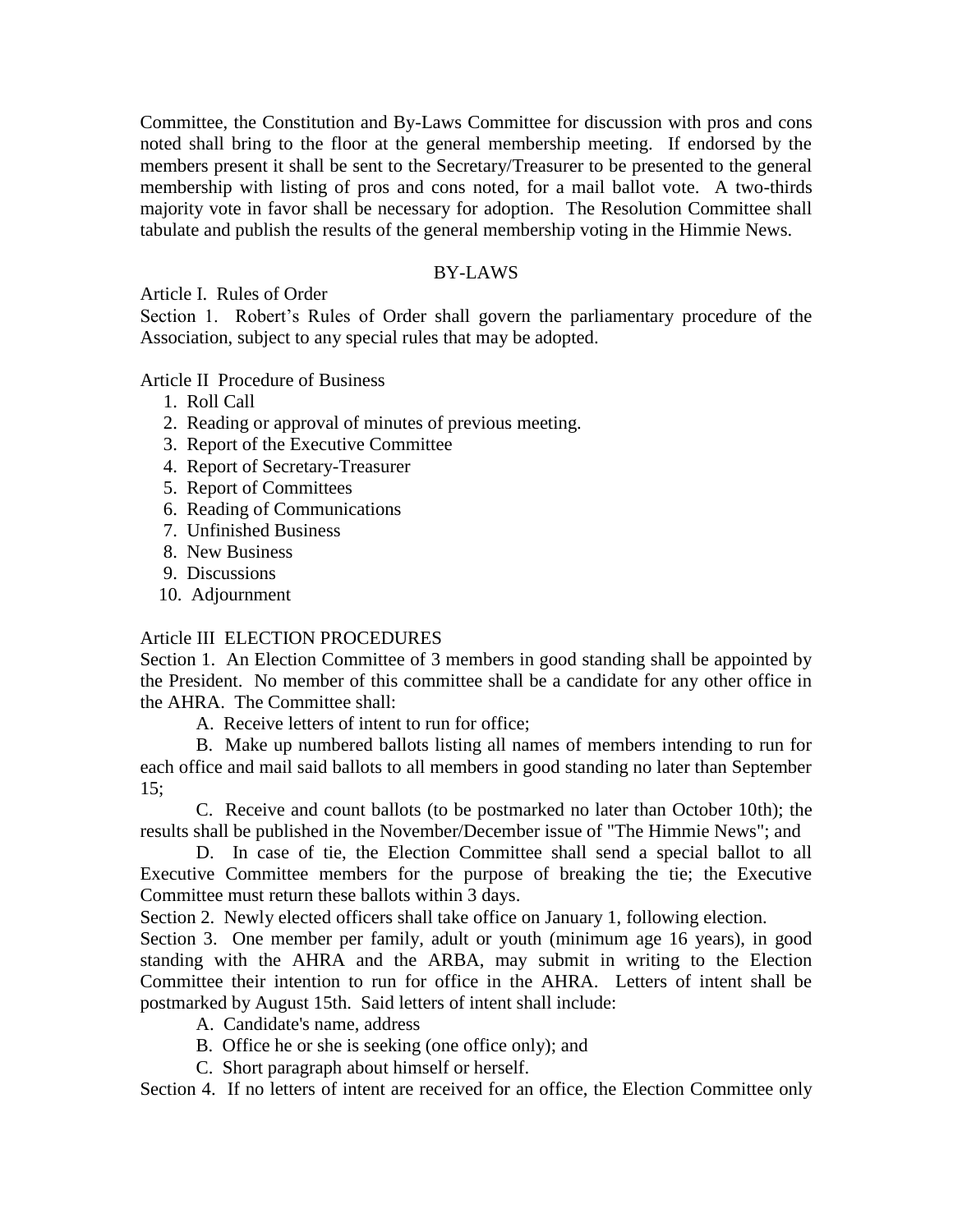needs to find one person as a candidate. A line for a write in candidate will appear on the ballot.

Article IV Standing Committees

Section 1. Committee members shall be appointed and advised of their duties by the President, with the approval of the Executive Committee, within 30 days after the President takes office.

Section 2.

 A. Audit Committee consisting of 3 members shall examine and certify to the President all accounts and records of the club's Secretary-Treasurer at the end of each year to which he/she is elected.

 B. Resolutions Committee shall consist of 3 members. Its chairman may serve one or more years at the pleasure of the incumbent President & shall give reports at semiannual meetings. The minutes of these meetings will be published in the Himmie News. Shall tabulate and publish the results of general membership voting or proposals and amendments.

 C. Standards Committee consisting of 5 members shall study the official Standard of Perfection concerning Himalayan rabbits & handle all inquiries and complaints about them & their application. Shall report any proposed revisions to the Executive Committee through the hands of the Club President.

 D. The Awards Committee of three shall be responsible for securing of Sweepstakes and Convention Awards for the AHRA, operating within a budget set by the Executive Committee.

 E. Constitution and By-Laws committee shall consist of five members. The purpose of this committee is to insure the rules and regulations of the AHRA shall continuously be studied and updated as necessary. The chair of this committee shall organize all proposed changes and work with committee members to draft a proposal to the Executive Committee for approval.

F. Scholarship Committee, consisting of four members, shall maintain the scholarship application and see that it is printed in the May/June and the July/August issues of the Himmie News. Applicants must meet the designated criteria and fill out the application, with no omissions, to be considered for approval. Repeat applicants are to fill out a new application. No exact copies shall be considered. The Scholarship Committee will then evaluate each application and recommend up to two recipients for the award. The amount of the AHRA Scholarship award will be based on the amount of money in the fund and will be decided upon, each year prior to publication, by the AHRS Executive Committee. The AHRA Executive Committee will award monies based on the following scale:

Total AHRA Scholarship Fund money

\$1000 - \$2500 up to two scholarships, each in the amount of \$250

\$2501 - \$6500 up to two scholarships, each in the amount of \$500